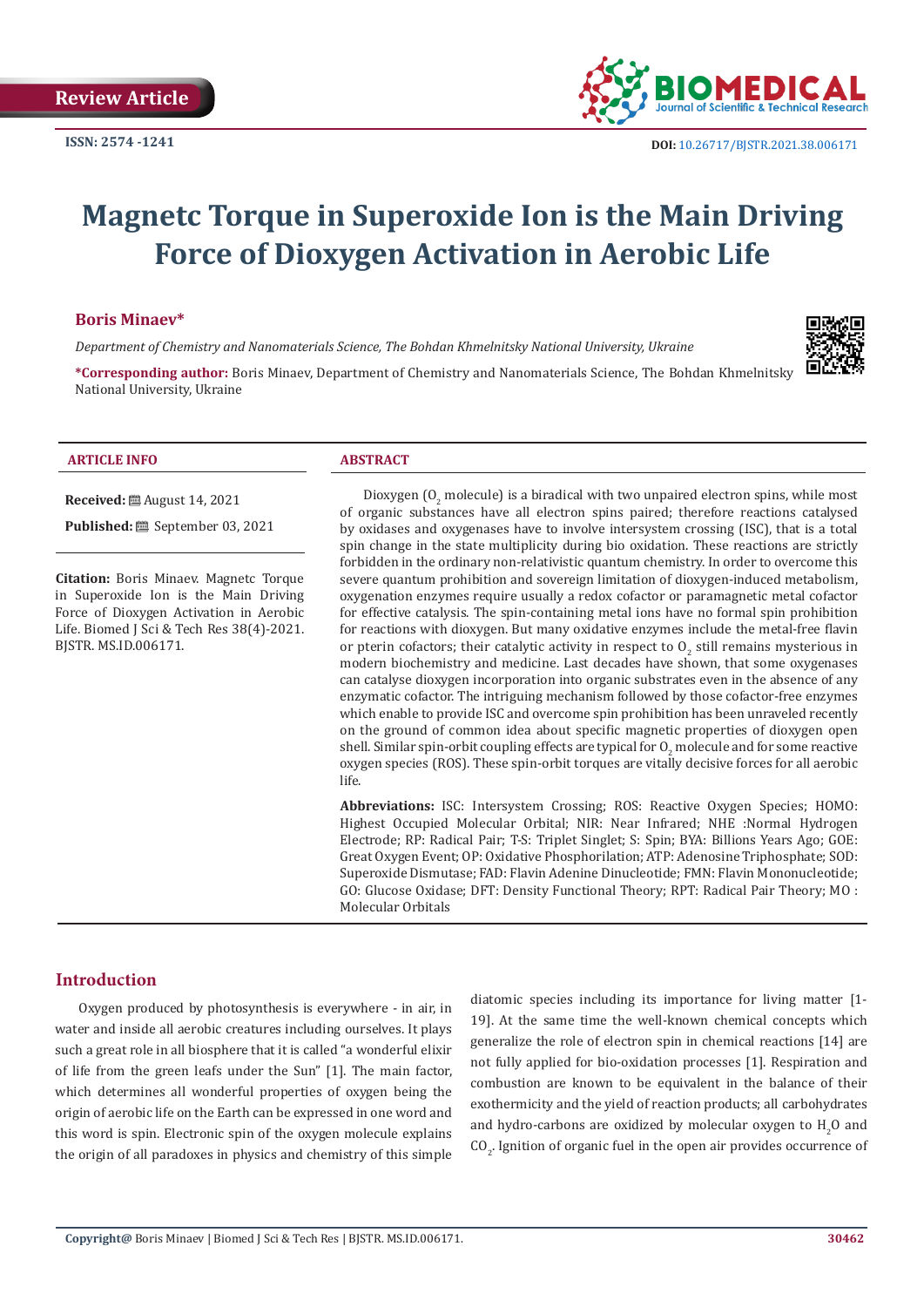the first radicals, which can initiate a radical-chain process thereby removing the spin-forbidden character of  $0_{2}$  reaction with organic substances. Such type of dioxygen activation is impossible in-side the living cell since the radicals would burn the cell.

Aerobic organisms use special enzymes, which involve magnetic perturbations affording to induce ISC and brake the severe spin selection rule for two unpaired electrons of dioxygen during bio-oxidation of organic matter; that is to overcome spin selection and sever quantum prohibition for triplet  $\mathrm{O}_2$  biradical to react with diamagnetic organic substances. Magnetic spin catalysis of concerted reactions of molecular oxygen in the enzyme active center does not correspond to the classical chemical concepts and common organic reaction rules. One has to stress that only magnetic forces are able to induce spin flip, which separates the unpaired  $0<sub>2</sub>$ electrons from the diamagnetic products of bio-oxidation  $(\mathsf{CO}_{2},\,\mathsf{N}_2)$ and water molecules with all spins paired). Internal magnetic forces in molecules are much weaker than electric forces which govern all main chemical interactions; bond strength, heat of formation, dissociation and activation energy accompanied by the spin flip can be considered only with relativistic quantum chemistry methods. These quantum processes inside living matter do not obey the common chemistry rules and are determined by internal magnetic interactions being specific to the electronic open shell of dioxygen. They are important for all aerobic evolution, photo-synthesis, appearance of reactive oxygen species and superoxide dismutase, oxi-dative stress and signalling functions in plants.

The problem of molecular oxygen activation is a longstanding task in bio-chemistry [1-6]. In contrast to the majority of stable organic substances, M in Eq. (1), which usually are dia magnetics, since their electron spins are paired and the total spin quantum number (S) is zero, the molecular oxygen (dioxygen) is a paramagnetic gas. That is, the  $0<sub>2</sub>$  molecule has a ground triplet state  $X^3\Sigma_{\rm g}$  with a nonzero electron spin (S=1) produced by two nonpaired electrons at the degenerate highest occupied molecular orbital (HOMO) πg [1]. The presence of spin in the ground state of  $O<sub>2</sub>$  leads to a strict quantum prohibition on oxidation of organic substrates by dioxygen, since the reaction products ( $P = CO_2$ ,  $H_2O$ ,  $N_{2}$ ) are also diamagnetic species.

$$
O_2(\uparrow \uparrow) + M(\uparrow \downarrow) = P(\uparrow \downarrow)(\uparrow \downarrow)
$$
\n<sup>(1)</sup>

The M molecule has a singlet ground state (S=0) and the total spin of reactants is triplet (S=1), while the product has a singlet state again. Thus, combustion of organic matter is strictly spinforbidden if no special initiation by additional radical R, which is responsible for ignition.

$$
O_2(\uparrow \uparrow) + M(\downarrow \uparrow) + R \bullet (\downarrow) = P(\uparrow \downarrow)(\uparrow \downarrow) + OOR \bullet (\uparrow)
$$
 (2)

The total spin  $(S=1/2)$  and its projection on z-axis  $(Ms=+1/2)$ are the same in the left and right part of Eq. (2). Thus, the radicalinitiated combustion proceeds as radical-chain reaction until the whole fuel M would be exhausted or the chain-transfer radical would be saturated and removed by a scavenger [1]. In the absence of radicals the direct oxidation by dioxygen is spin-forbidden, Eq. (1); this is the reason why our world had not been burnt when photosynthesis starts to saturate the early Earth's atmosphere and primordial oceans. The newborn radicals OOR• can continue the chain reaction with dioxygen without spin prohibition. Reaction from Eq. (2) can be repeated with any peroxide or other available radical R• [14]. Usually, this is a branched chain reaction which provides exothermic effect in the form of flame. In the flame there are many various radicals and random collisions are possible in the plasma volume; the newborn radical, Eq. (2), escapes into the volume and its spin orientation is arbitrary for new collisions. Thus, it loses spin memory, which was created during radical appearance, Eq. (2). In a new subsequent collision with new  $O_2$  molecule a random spin orientation can be realized, since the former spin memory is lost. But it is not the case for biooxidation inside the cellular enzyme where all possible radicals, if any are born, cannot leave the active center; they keep their spin memory obtained during the birth moment. The "fiery" mechanism, Eq. (2), in the cell is impossible also because the energy supply cannot be proper regulated in radical-chain reaction.

At the same time, the spin selection determined by the triplet ground state of dioxygen leads also to forbidden optical transitions in the visible and near IR spectrum of the  $0_{2}$  molecule [9-16]. By that reason our atmosphere is transparent to visible sun light, though the energies of the singlet excited states of dioxygen just correspond to the red and near infrared (NIR) range of electromagnetic waves. The singlet  $O_2^1 \Delta_g$  oxygen (known as one of the most reactive oxygen species in the oxidative stress) is monitored now in tissues by its NIR luminescence at 1.27μm [9-12]. Analysis of dioxygen wave-functions and transition moments in the electronic  $O_2$  spectrum sheds light on the role of internal magnetic forces, which make it possible to overcome spin restrictions in both enigmatic phenomena - in light emission and in biological oxidation by dioxygen [1,12].

## **Oxidizing Power of Dioxygen and its Slaggish Reactivity without Enzymes**

We used to take our respiration for granted and do not care much about spin of dioxygen; although, we have to care. The high reduction potential of dioxygen causes its great oxidizing power [3]. Using only thermodynamic backgrounds one can predict that  $O_2$  is one of the best oxidizing agent [7]. But the triplet spin in the ground state of dioxygen prevents spontaneous oxidation of organic matter and its full combustion into puf of smoke and soot. Respiration of aerobic creatures consumes almost 90% of all dioxygen produced by photosynthesis and utilized in the Earth's biosphere [6,19]. In aerobic organisms about 80% of the consumed dioxygen is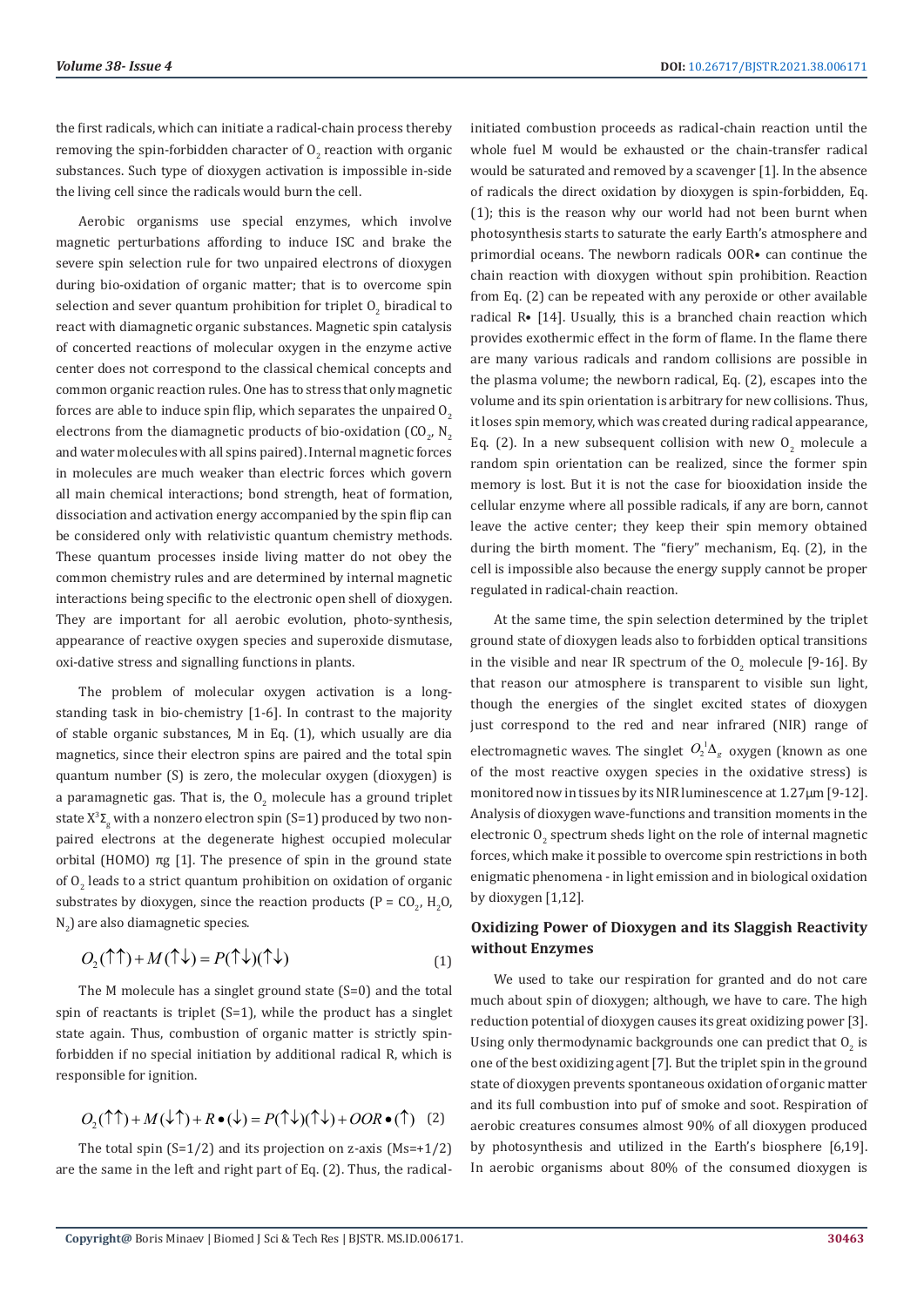utilized during conversion of food (glucose) to the viable ATP energy sources. This oxidative phosphorilation is catalyzed finally by cytochrome c oxidase in most aerobic organisms [5,18]. This terminal step of respiration represents the four-electron reduction of dioxygen in order to produce two water molecules, Eq. 3 [5,6]:

$$
O_2 + 4e^- + 4H^+ = 2H_2O
$$
\n(3)

The overall resulting reduction potential of reaction (3) is equal +0.815 V versus NHE (normal hydrogen electrode); this means that such reduction is highly favored in terms of thermodynamics [5,13- 20]. Much of the rest of the consumed dioxygen besides respiration, Eq. 3, is utilized during metabolism for biosynthesis of proteins and other useful molecular substrates. This biosynthesis is catalyzed by monooxygenases or dioxygenases. With these enzymes one or two oxygen atoms from dioxygen molecule are incorporated into the final products, respectively [17,18]. The overall reduction, Eq. (3), usually proceeds through a series of one and two electron transfer steps [2-5]. These reactions are strongly favored by reduction potentials expecting the one-electron reduction of  $O<sub>2</sub>$ to produce anion-radical superoxide  $O^{--}_2$  [5,19]. The late process has a reduction potential equals -0.33V versus NHE; this relatively low reduction potential for one-electron transfer to dioxygen is an important factors which limits the kinetic reactivity of  $O_2$  [5]. But this is not the most important factor! The point is that the high oxidizing power stored up in  $O_2$  molecule cannot be realized until the first one-electron jump and reduction to  $0<sub>2</sub>$  will be produced. And the following reaction step in the enzyme active center has to proceed in a concerted manner with the same reducing agent E, which is responsible for electron transfer to  $O_2$ . This means that the radical pair (RP)  $E^{\ast}$ ---  $O_2^{\ast}$  cannot leave the enzyme active center and the RP cannot dissociate before the spin-forbidden reaction in the triplet RP will occur [1-3]. The starting RP  $(E^{**}-- O_2^*)$  has the triplet ground state since the precursors  $(E + O_2)$  have two non-paired spins in dioxygen moiety and the total spin S=1. Spin flip and triplet singlet (T-S) transition cannot be realized during electron transfer since the spin-conserving reduction step is much faster anywhere [13]. The necessary T-S transition can occur only at the geminate triplet radical pair step and this review is devoted to prove this statement.

The main paradox of life is that aerobic organisms cannot receive enough energy and survive without dioxygen, but at the same time  $O_2$  from the air is quite dangerous to their existence because of generation of reactive oxygen species (ROS) as byproducts of oxidative metabolism. This contradictory and inherent property of dioxygen relates to the triplet ground state of  $O_2$  molecule with the total spin (S) quantum number S=1. This quantum number determines expectation value of the  $S<sup>2</sup>$  operator, where  $S = S_1 + S_2$  is the total spin angular momentum for two electrons. Each electron has spin quantum number S= ½ and two

projection on the chosen z-axis  $m_s = \pm 1/2$ . The absolute value of |S| or a length of the spin angular momentum vector of one electron is equal to 0.866ℏ. This value determines a strength of its magnetic field, which was measured and confirmed in numerous experiments [14]. For the triplet state  $Ms = ± 1$ , 0 and we have three possible projection of the spin angular momentum on molecular axis in the  $0_2$  molecule. Not many biochemists had payed proper attention to this fundamental property of dioxygen, especially to its sequences for respiration and oxidative stress. Both mysterious phenomena are determined by magnetic perturbations in the πg open shell of dioxygen [1,14]. Thus,  $O_2$  is a stable free biradical and its reactions with organic molecules (which have the singlet ground state, S=0) are forbidden by severe spin selection rule. By this reason, dioxygen shows very sluggish chemical reactivity at ambient conditions (in the absence of radicals with unpaired electron spin) in spite of its strong thermodynamic potential for oxidation. This obstacle explains the second paradox of dioxygen reactivity; the high exothermicity of organic material oxygenation is in a great contradiction with a low reaction rate of their reactions with dioxygen in the absence of radicals [1]. According to the Polani Semenov rule the high exothermic effect of reaction correlates with its low activation barrier and the high reaction rate constant; the  $O<sub>2</sub>$ reactivity demonstrates an opposite behavior [1]. Spin prohibition does not permit to realize the high oxidation power of dioxygen in terms of normal chemical kinetics [3]. That is why our world had not consumed into fire when green-blue algae started to saturate the Earth's atmosphere by photosynthetic dioxygen 2.4 billions years ago (BYA). That time is known as the Great Oxygen Event (GOE) or Oxygen Catastrophe, when anaerobic forms of life and archaea perished and were substituted by eukariots; thus, a new efficient type of aerobic evolution had started since then [8]. Before GOE the primordial atmosphere does not contain, or contains very little dioxygen. The notion of GOE is deeply imprinted now in our understanding of biosphere on the early Earth and of great role of this ecological catastrophe which ever shaked our planet. The impact of dioxygen spin state that time was much more important for living archaea than this spin is conceivable nowadays for the whole human civilization of man-kind.

A chronology of dioxygen accumulation on the Earth is rather complicated and includes about 900 million years from 3.3 to 2.4 BYA [20]. The increase of  $O_2$  concentration in primordial atmosphere, from 0.1% up to 15% during GOE, provided finally a great change in biochemical reactions responsible for energy supply from simple glycolysis in anaerobic bacteria to oxidative phosphorilation (OP) in eukariots as well as a new opportunity for cell proliferation and biological diversification. Anaerobic life based on glicolysis had been rather limited energetically (despite its efficient recycling of organic matter); only two ATP molecules are produced during glucose conversion into two molecules of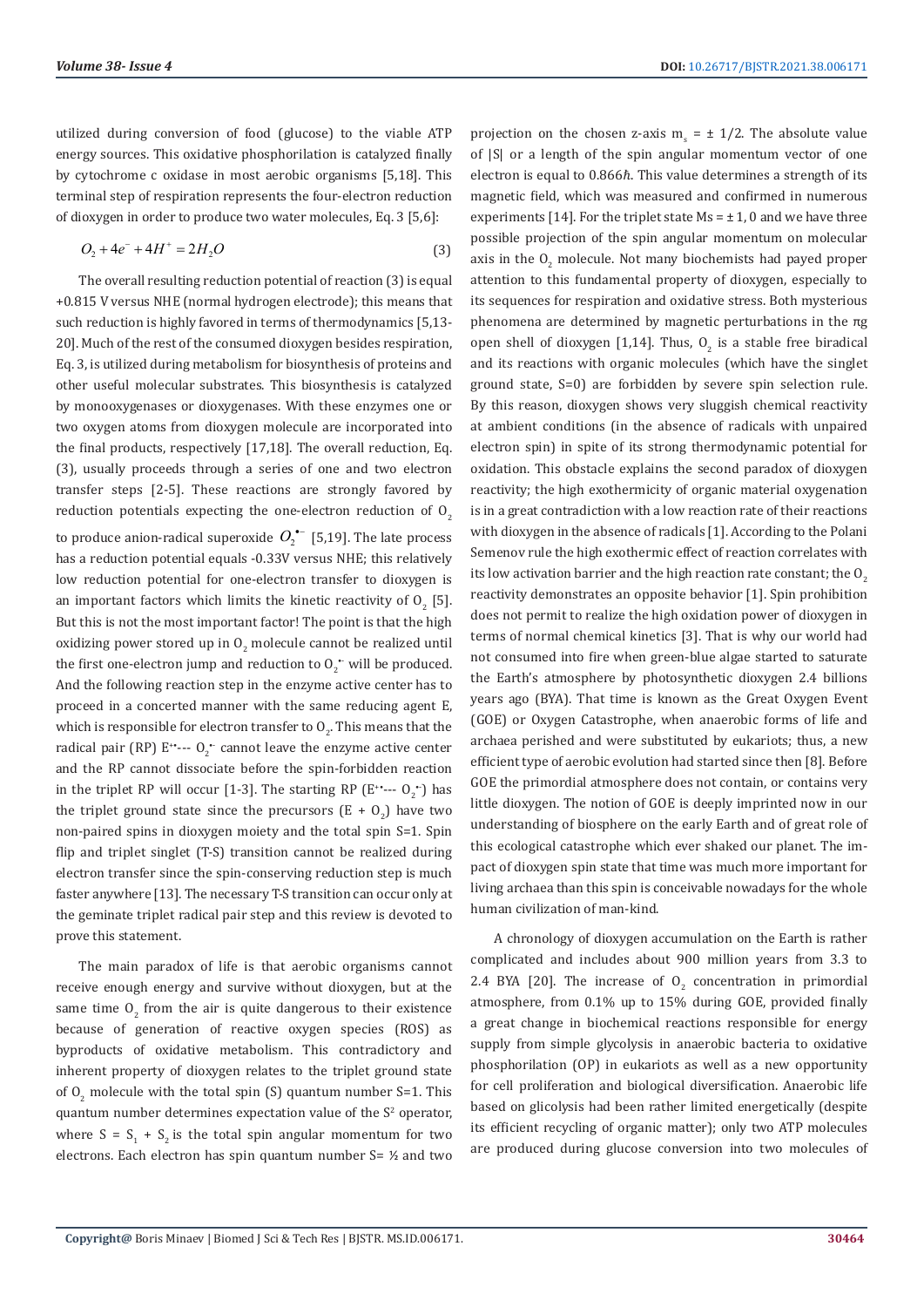pyruvate in the absence of  $0_{2}^{\circ}$  [5,6]. Glycolysis still exists and takes place in the cytosol of modern eukariots in some emergency cases. But it was the only source of energy until the GOE time when  $O<sub>2</sub>$ gas became widespread available on the Earth in air and oceans. The tricarboxylic acid (Krebs) cycle using dioxyen provides 32 ATP molecules, instead of two. Thus, much more free energy of adenosine triphosphate (ATP) became available to plants and animals and provided a breakthrough in evolution [5]. The advent of triplet dioxygen increased aerobic metabolism dramatically and made global impacts on all environment. What was the role of  $O<sub>2</sub>$ electron spin in this Great Oxidation Event? Let us try to collect first the well-known facts.

One can consider mitochondria created and evolved after the GOE [5]. These mitochondria gave to aerobic cells much more energy exploiting oxidative phosphorilation with new and more complex morphology of inner membranes [5]. These are the places of the tricarboxylic acid cycle and the OP realization by which a large number of ATP molecules are produced from organic fuel. This is done through the electrochemical proton gradient, which is generated across the inner membranes by the high-energy electrons, which are passing along the electron transport chain [6]. But the role of mitochondria in living organisms extends far beyond oxidation of glucose via oxidative phosphorilation; it includes synthesis of haem, hormones, amino acids and many other molecules used for metabolism [7,18]. The recently discovered new role of mitochondria is their involvement in apoptosis and ion homeostasis through the signaling functions of ROS [8]. During the OP process mitochondria utilize dioxygen to generate ATP, but conjugation of this process with the electron transport chain can lead to  $0_2$  partial reduction and to superoxide anion  $(0_2^{\bullet -})$ generation. This is the most important reactive oxygen species being the ancestor of other ROS, which are partly reduced forms of dioxygen: the hydrogen peroxide  $\rm (H_2O_2)$ , very reactive hydroxyl (OH<sup>•</sup>), peroxyl radicals (ROO<sup>•</sup>) and the singlet  $O_2^1\Delta_g$  dioxygen [8]. Highly likely, that ROS appeared on the Earth during GOE together with the first photosynthetic dioxygen and ROS have been a permanent companion of aerobic evolution ever since [8].

In addition, one can take into account the highly-reducing milleu and high lev-el of reduced iron in the ancient oceans which provide efficient conversion of the first photosynthetic dioxygen into ROS [8]; probably, by this reason the former anaerobic life had perished. Dioxygen reduction in that milleu produced superoxide anion, which triggered other processes of ROS proliferation. The  $0<sub>2</sub>$  anion dismutates to form  $\mathrm{H}_{2}\mathrm{O}_{2}$ , which interacts with the soluble Fe(II) ions by the Fen-ton reaction [21] to form reactive hydroxyl radical and life became very dangerous. Superoxide dismutase (SOD), the oldest enzyme that scavenges ROS effectively was found in all kingdoms of life; moreover, SOD has been evolved even

before the eubacteria differentiation from archaea [8]. The GOE left many finger prints in the rocks and those records clearly show the early Earth's evolution [20]. The finding of old history of SOD strongly approves the simultaneous ROS appearance together with photosynthesis, dioxygen and first oxidative enzymes. Considering the current role of ROS in modern plants and mammals together with dioxygen activation mechanisms, one has to keep in mind that aerobic evolution on the Earth occurred in the presence of ROS and increasing  $0_{2}$  concentration. The first primitive organisms have finally evolved the strategy to survive and cope with the abundant dioxygen in the GOE-growing atmosphere. The  $O_{2}$ utilizing enzymes started to use paramagnetic metal ions, which provided spin-crossover in their d-shell assisting the T-S transition in dioxygen moiety during re-dox reactions with substrates [1- 3,14]. This type of spin catalysis is rather simple and determined by exchange interactions [3]. Formally, catalysis by metal cofactor is allowed by spin-selection rules and its efficiency depends on the differences in exchange integrals for different electron pairs in the transition state region Otherwise, the evolved metal-free cofactors are more complicated in terms of their spin dynamic mechanisms. These spin transformations are met in numerous flavoenzymes [2,19]. Flavins and related pterins are extremely miscellaneous and versatile cofactors, which capable to activate  $0_{\tiny 2}$  [18].

## **Oxidases and Monooxygenases with Flavin Cofactors**

Now we want to consider the role of electron spin and internal magnetic interactions in the dioxygen open-shell, which are responsible for  $O_2$  activation by flavin-containing enzymes. This very wide class of catalysts provides numerous oxidation and oxygenation reactions in living cells. Some general results from such consideration will lead to useful conclusions about aerobic evolution and the role of dioxygen spin in our life.

Flavoenzymes as a widespread class of proteins are more adjusted to  $O<sub>2</sub>$  activation than free flavins (Figure 1). Besides their enabling for efficient oxidations of the target substrates by triplet dioxygen they can supply the reduced reactive oxygen species to arrange signaling network system in the cell. ROS have been referred long time as "the double-edged sword of life" because of their toxic nature but al-so of their beneficial role [8]. The modern trends stress the great importance of the late role especially for plants [8,18]. Physical, chemical and biological principles by which flavoenzymes realize catalytic action upon dioxygen have been the subject of intense studies during last sixty years [5-7,18]. Current understanding of these rules is based mostly on seminal works of Vincent Massey [7,19]. A wealth of kinetic, mechanistic, computational and spectroscopy data [7] represent his consistent view on the functional and structural properties of flavin-containing oxidases and oxygenases. However, not all aspects of flavoproteincatalyzed bioreactions have been solved yet [18]. The major area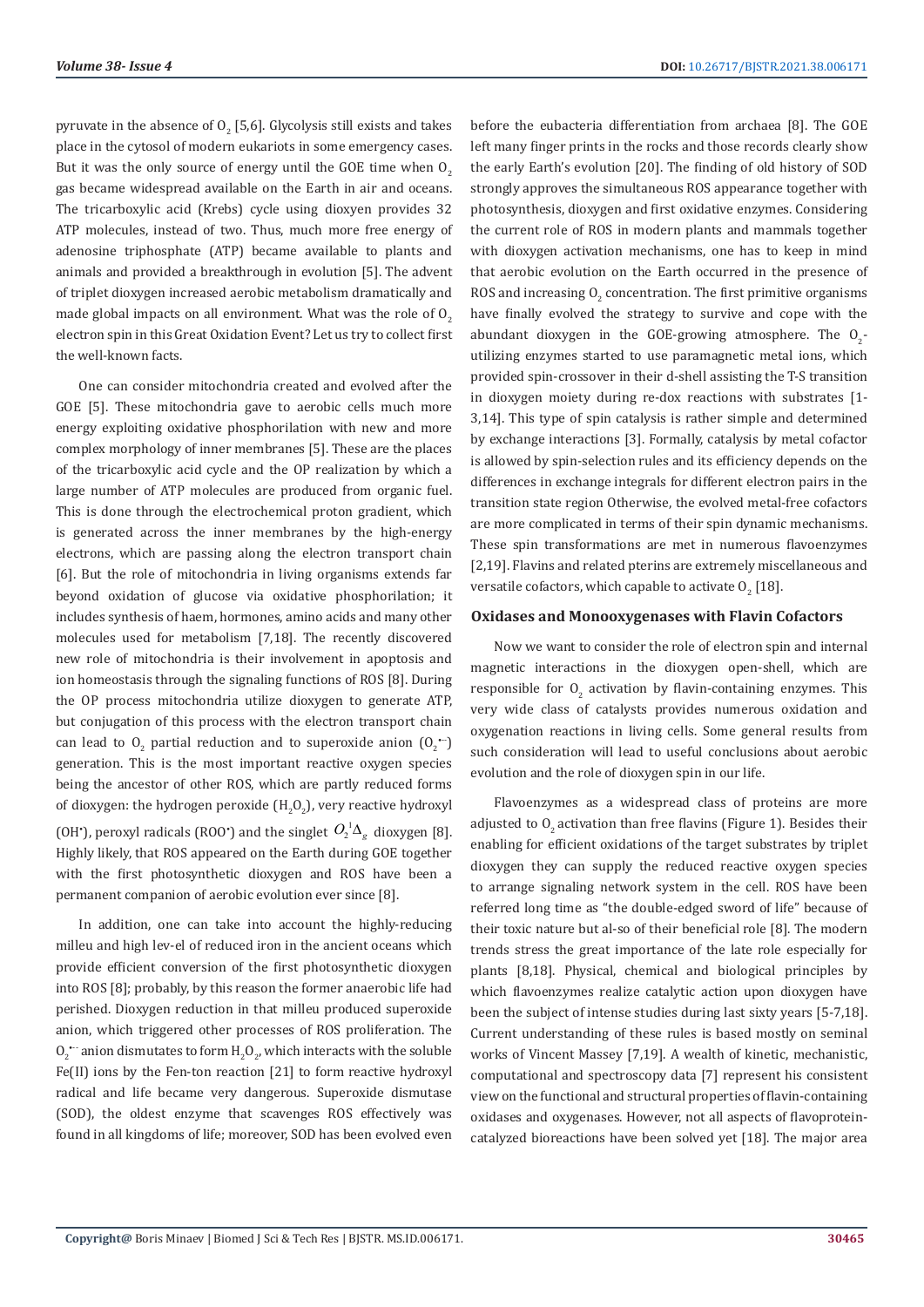of the flavoenzyme research still concentrates on elucidation of the electronic mechanisms and molecular basis for the dioxygen spin activation [1,22].

Nowadays, more than  $10<sup>5</sup>$  protein sequences deposited in the protein database are considered as flavin-dependent enzymes [18]. Flavoenzyme cofactors usually include either flavin adenine dinucleotide (FAD) or flavin mononucleotide (FMN), both being synthesized from vitamin B2 *in vivo* (Figure 1). The  $O_2$  spinactivating mechanism of flavoenzymes was first proposed for oxidases [2]. For example, glucose oxidase (GO) utilizes dioxygen as an electron acceptor in order to produce hydrogen peroxide [2-5]. Similar spin flip occurs when one oxygen atoms from  $0_{2}$  molecule is incorporating into the products; in this way monooxygenases

activate dioxygen through spin catalysis by forming the C(4a) peroxyflavin intermediate, which then reacts with substrate and inserts one oxygen atom into substrate by ordinary chemical rearrangement [18,22]. Free reduced flavins also react with dioxygen in solvents quite efficiently, forming oxidized flavin and hydrogen peroxide faster than in one second [19]. Stopped-flow spectra. EPR and rapid quenching techniques were used for such rapid reactions in order to understand their high rate in spite of the spin prohibition [7]. The oxidized flavin (Flox) was monitored by its strong absorption increase with a maximum at 450nm (Figure 1). The short delay in the beginning indicated a reaction intermediate formation. Addition of SOD inhibited the reaction; thus, the superoxide involvement became clear at the first stage of the process (Figure 2) [7].



**Figure 1**: Structures of riboflavin (vitamin B2), FMN and FAD cofactors. Inset shows the UV−visible absorption spectra of the reduced (broken line) and oxidized flavin (red line), the C(4a)−peroxyflavin is presented by black line. From Ref. [18] with perimission.

This scheme was generalized later for flavoenzymes. The active center of enzyme is denoted in Figure 2 by square brackets. Electron transfer from reduced flavin (Fired) to  $O_2$  occurs as soon as dioxygen penetrates through protein channels into the active cite and occupies a close position to cofactor in the cavity between FAD and amino acid residues [1,2]. This result was supported first by density functional theory (DFT) calculations for the active center model of glucose oxidase [4]. Later on the similar mechanism was confirmed by numerous studies of a number of haem- and flavorenzymes, oxidoreductases, oxidases and oxygenases [22-44]. The radical pair between semiquinone (Flsq) and superoxide radicals  $(0<sub>2</sub>$  •) in Figure 2 is originally generated in the triplet state because of the  $O_2$  triplet precursor. But the triplet state cannot produce products shown in Figure 2. From kinetic studies of reduced flavins

(Flred) reactions with dioxygen in solvents Vincent Massey have proposed the following reaction scheme [19]:

$$
Fl_{red}(\uparrow \downarrow) + O_2(\uparrow \uparrow) \rightarrow [Fl_{sq} \uparrow \uparrow O_2] \rightarrow [Fl_{sq} \uparrow \downarrow O_2] \rightarrow FIOO \uparrow FIOOH(3)
$$

EPR spectra of semiquinones (Flsq) show a large spin density on C(4a) atom [7]. The product was identified as the C(4a)-flavin hydroperoxide (Figure 2) by detection of the 450 and 370nm absorption bands (Figure 1). In aqueous media this rather unstable product transforms heterolytically to the oxidized flavin (Flox) and  $H_2O_2$  [19] (Figure 2). The late final product is typical for oxidase enzymes and intermediate flavinC(4a) hydroperoxide characterizes monooxygenases behavior (Figure 2) [23-51]. Thus, the mechanism of Eq. (3), proposed initially for reduced free flavins in solvents [19], was generalized for flavoenzymes (Figure 2) and postulates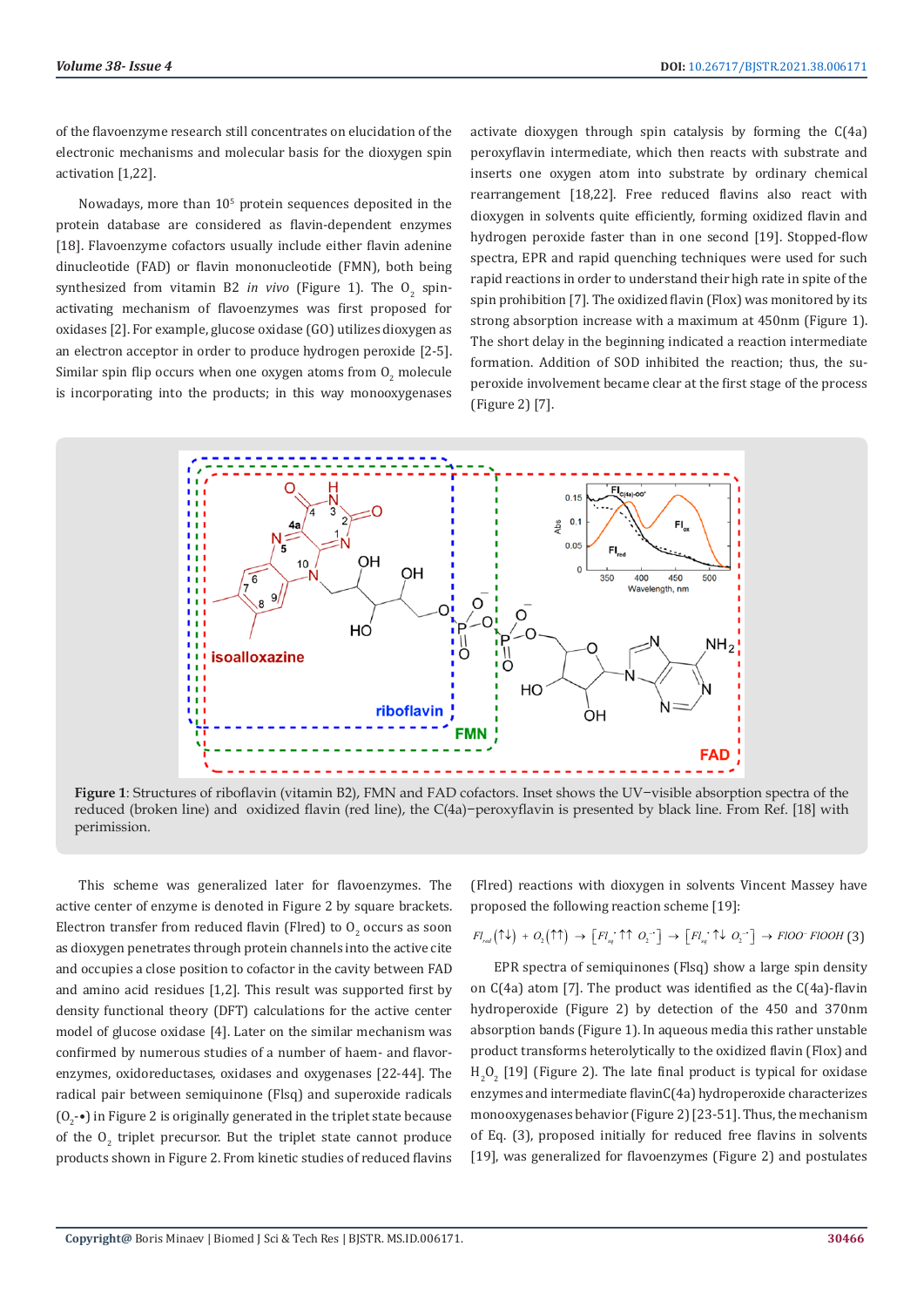the following scenario. As in the solvent case, the electron transfer to 0, produces the caged triplet radical pair in the active cite of enzyme, which is capable (by unknown rea-sons) to undergo the T→S transition [18,19]. After such intersystem crossing, de-noted in Eq. (3), the normal singlet state chemistry follows and the singlet

state radical pair proceeds to the short-lived FlOO- singlet species, which transforms into the intermediate C(4a)-flavin hydroperoxide (in monooxygenases) or into the hydrogen peroxide and oxidized flavin (Flox) in oxidases (Figure 2).



**Figure 2**: Typical dioxygen reactions catalized by oxidases and monooxygenases. Reactive atoms and positions are noted. From Ref. [18] with perimission.

Massey [19] and all his ancestors [20] accept the spin flip at the radical pair stage in Eq. (3) for granted (without any comments or explanations). One can propose that Massey has conceived the arguments of the well-known radical pair theory (RPT) based on the cage effect in solvent and account for hyperfine coupling with nuclear spins. RTP has been proposed 50 years ago [33] being very popular in nineties [19]. But, the RTP ideas cannot be applied to enzyme active center, where the radical pair is not separated in two radicals by a long distance (> 10nm like in the solvent cage) [21]. Instead of very weak hyperfine interactions between electron and nuclear spins, which cannot induce T-S transition in flavoenzymes by no means, one has to consider another driving force to provide the spin flip in reaction presented in Eq. (3). If we suppose that only thermodynamic parameters (like in traditional chemistry) govern chemical reactivity of  $O_2$  molecule, rather than the spin-dependent kinetics, then in this case all organic part of the Earth's biosphere would be consumed rapidly and converted into carbon dioxide and water; thus, aerobic life would be impossible. Life does exist because of specific internal magnetic interactions in the dioxygen open shell in a huge number of enzymes specified by Eq. (3).

## **Spin-Orbit Coupling in Dioxygen Open Shell**

Now we have to consider  $O_2$  structure in more details. The dioxygen molecule in the triplet ground state  $O_2(X^3\Sigma_g^-)$  is characterized by the following electronic configuration  $(1\sigma_g)^2$  $(1\sigma_{\rm u})^2$   $(2\sigma_{\rm g})^2$   $(2\sigma_{\rm u})^2$   $(3\sigma_{\rm g})^2$   $(1\pi_{\rm u})^4$   $(1\pi_{\rm g})^3$  [9]. The first 14 electrons occupy 7 low-lying molecular orbitals (MO) by pairs with opposite spins. The  $1πu$  and  $1πg$  MO are doubly degenerate; thus, the two outer electrons have to be dis-posed in two degenerate 1πg–MOs. According to molecular analog of the Hund rule this implies to set two non-paired electrons with the same spin orientations. Such configuration provides the lowest triplet state of the type  $\lceil \uparrow \rceil \lceil \uparrow \uparrow \rceil$ , where the quantum cells denote two degenerate 1πg-orbitals. The Hund rule and these two unpaired electrons in antibonding 1πg-MOs are responsible for the specific character of dioxygen reactivity in combustion and in bio-oxidation. Two antibonding 1πg-vacancies make possible to transform dioxygen into reactive species like superoxide  $0_2$ -• and peroxide  $0_2^2$ - anions. Next property of the  $(1\pi g)^2$  open shell determines probability to generate the other reactive species - singlet oxygen  $O_2$ (a1 $\Delta$ g) [1]. One can construct four possible quantum states, Eqs. (4) and (5), for the electronic configuration  $(1πg)^2$ . Let us consider cylindrical coordinate system, where θ is an angle between the radius vector (r) and the molecular axis (z), φ is the rotation angle of the radius vector about the z axis. In this coordinate system the wave functions for two degenerate πg–MO's have a form |π±g>= ψ(r,θ) e±iφ. They are eigenfunctions of the orbital angular momentum projection Lz on molecular z axis:  $L_z | \pi_e^{\pm} \rangle = \pm \hbar | \pi_e^{\pm} \rangle$ . Using this imaginary form of πg–MOs, the quantum states of  $O_2$  and  $O_2$ - molecule can be represented by the following scheme [1]:

|  |  | [↑][↑]       [↑↓][]       [][↑↓]      [↑][↓]      [↑↓][↑]       [↓][↑↓]                                                                                                                            |  |
|--|--|----------------------------------------------------------------------------------------------------------------------------------------------------------------------------------------------------|--|
|  |  | $O_2^{\phantom{2}3}\Sigma_{g}^ O_2^{\phantom{2}1}\Delta_{g}$ $O_2^{\phantom{2}1}\Delta_{g}$ $O_2^{\phantom{2}1}\Sigma_{g}^+$ $O_2^{-\bullet\phantom{2}}\Pi_{g}$ $O_2^{-\bullet\phantom{2}}\Pi_{g}$ |  |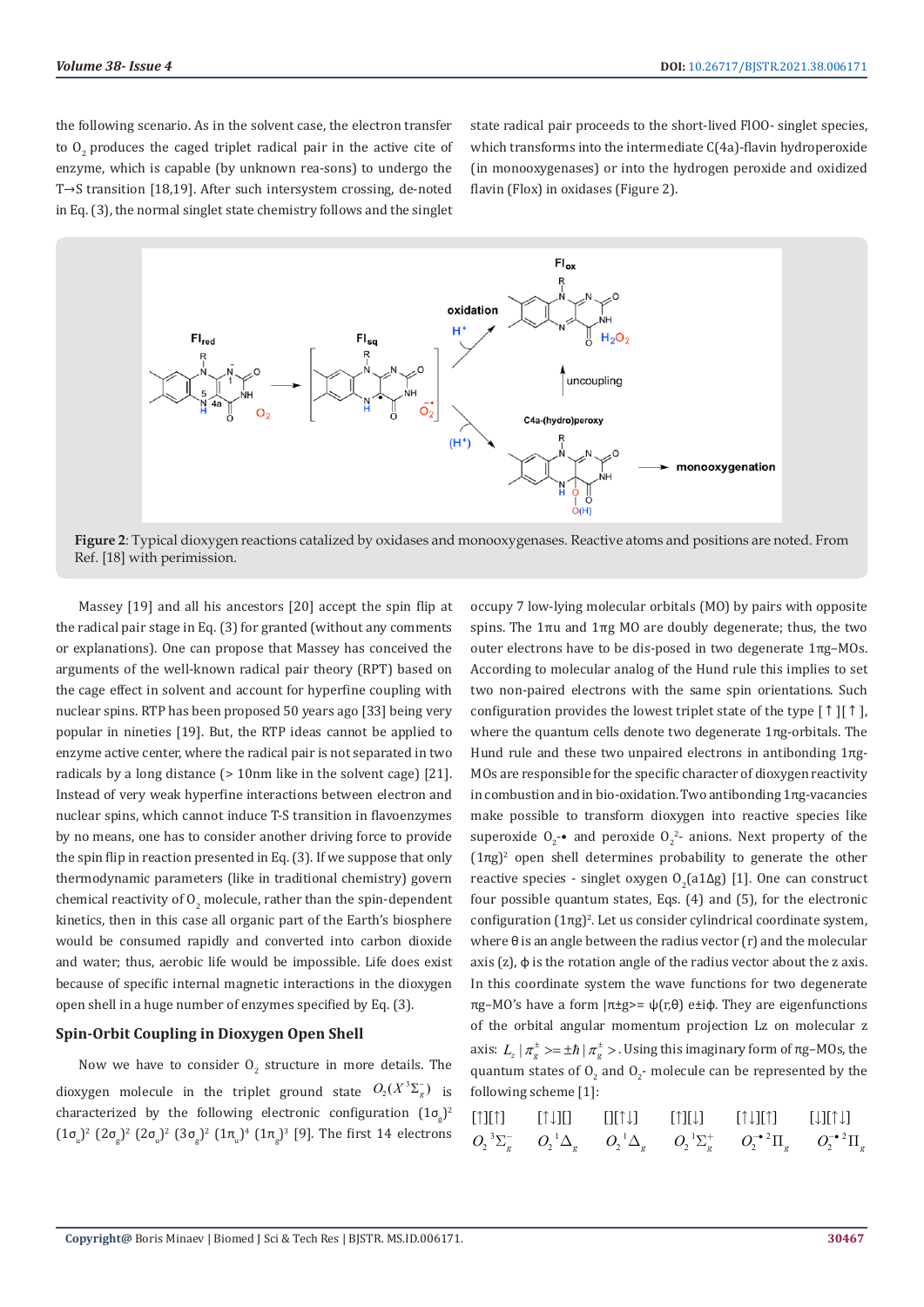These configurations of the πg open shell are also eigenfunctions of  $L_z$  operator with eigenvalues 0,  $\pm 2\hbar$ , 0. Exchange interaction stabilizes the triplet state |3Sg-> as the lowest one; the degenerate singlet states ∣1Δg> are higher in energy by 22kcal/mol, while the ∣1Σg+> state is the highest one with a total energy 36kcal/mol [9]. Wave functions of these states in the form of Slater determinants are:

$$
{}^{1}\Delta = |\pi^{+}\overline{\pi}^{+}| \qquad {}^{1}\Delta = |\pi^{-}\overline{\pi}^{-}| \qquad (4)
$$

$$
{}^{3}\Sigma^{-} = \frac{1}{\sqrt{2}}(|\pi^{+}\overline{\pi}^{-}| - |\pi^{-}\overline{\pi}^{+}|); \quad {}^{1}\Sigma^{+} = \frac{1}{\sqrt{2}}(|\pi^{+}\overline{\pi}^{-}| + |\pi^{-}\overline{\pi}^{+}|);
$$
(5)

Some symbols are omitted here and only two-electronic parts of wave functions are shown [1]. Spin orbit coupling (SOC) between S and L angular momenta is known to be responsible for magnetic spitting of orbitally degenerate spin multiplets in atoms and diatomic molecules [9]. For diatomics such splitting is possible for states with the wave functions being eigenfunctions of the L<sub>z</sub> operator (L<sub>z</sub> Ψ= Λħ Ψ), for which Λ≠0 [9]. Naturally, magnetic spitting indused by SOC is possible only for states with spin quantum number S≠0 [9]. In such case the spin and orbital angular momenta projections on the molecular axis are observable values and their coupling depends on mutual orientation of both magnetic moments. This provides a well-seen SOC-induced splitting of the molecular Π, Δ, Φ multiplets (typically of the order 0.01eV in light molecules) [36]. In this work we use a simple semiempirical approximation for spin-orbit coupling (SOC) operator [10]

$$
H_{so} = \sum_{A} \zeta_{A} \sum_{i} l_{i,A} \cdot S_{i} = \sum_{i} B_{i} \cdot S_{i}
$$
 (6)

Here ζ А - is a spin-orbit coupling constant for the valence shell of atom A, deter-mined from atomic splitting, - are the orbital and spin angular momenta operators (in ћ units) for the *i*-th electron [1]. Expectation value of this operator is equal zero for the ground triplet state  $X^3\Sigma_g$ - of the  $O_2$  molecule, since it has  $\Lambda$ =0. But the  $S_z$ =0 component of the triplet state, shown in Eq. (5), is still slightly split from the upper  $S_z = \pm \hbar$  components in the second order of perturbation theory, ΔE(2), since the triplet and singlet states in Eq. (5) are mixed by spin-orbit coupling matrix element [11]:

$$
\left\langle X^3 \sum_{s,0}^{-} \left| H_{SO} \left| b^1 \sum_{s}^{+} \right\rangle \right\rangle < \pi_x \left| B_z \left| \pi_y \right\rangle < \zeta_0 = 0.022 \, \text{eV} \tag{7}
$$

This integral is reduced to the spin-orbit coupling constant for the atomic oxygen O(3P) ground state and this is the largest possible energy of magnetic internal interaction in all oxygen all atrops. In the absence of external magnetic field the spitting between spin sublevels ms =0 and ms =±1 of the ground triplet state  $X^3\Sigma_g$ - of the  $O_2$  molecule, produced by SOC contribution from Eq. (7) [10] is equal to:

$$
\Delta {\rm E}^{(2)} = \left| \right|^2 \left[E(b^{-1} \sum {}^{\text{+}}_{g}) - E(X^3 \sum {}^{\text{--}}_{g}) \right]^{-1} \right. = 0.0003 e
$$

Here the S-T energy gap is equal 1.63 eV (from experiment [9]). The calculated  $\Delta E(2)$  spitting is equivalent to 2.42cm<sup>-1</sup>, which provides 61% of the total observed zero- field splitting (ZFS=3.98 cm-1) [10]. The rest is determined by direct spin-spin coupling of two electrons [45-47]. This rather small measure of internal magnetic forces in the dioxygen ground triplet state have no direct connection with the origin of  $O_2$  activation by enzymes. However, it is important for the singlet dioxygen excitation and quenching in solvents [11-13]. Account of Eq. (7) in the first order of perturbation theory provides a mixture of two states from Eq. (5).

$$
\Psi_b = |\tilde{\mathbf{0}} \Sigma_g^+ > +c|^{-3} \Sigma_{g,0}^- > \tag{8}
$$

$$
\Psi_{x,0} = \tilde{O}^3 \sum_{g,0} \tilde{O}^3 - c^* |b^1 \Sigma_g^+ \rangle \tag{9}
$$

where coefficient is equal 
$$
c = \frac{\left\langle X^3 \sum_{s,0}^{-1} |H_{so}| b^{-1} \sum_{s}^{+} \right\rangle}{E(b^{-1} \sum_{s}^{+}) - E(X^3 \sum_{s}^{-})}
$$

=0.0135. This small co-efficient of magnetic admixture between ground triplet and excited singlet states is very important, being responsible for many peculiarities of dioxygen [1]. It explains a magnetic transition moment for X→b absorption and intensity of the famous Fraunhofer line at 760nm in the Sun spectrum [15], intensity borrowing scheme for a-X transition from the Noxon a-b band in solvents and many others optical  $O_2$  effects [1]. Thus, the SOC integral, Eq. (7), plays a great role in the theory of oxidative stress and toxicity of reactive oxygen species [15]. The dioxygen activation by flavoenzymes in our spin-magnetic treatment means such mechanistic pathways that cause the release of spin prohibition in  $O_2$  reactions with diamagnetic substrates, Eq. (1), making them effectively allowed [2]. It is important that T and S wave functions in Eq. (5) differ by electron rotation around z-axis; this creates appearance of orbital angular momentum during the T-S transition, which in turn simultaneously provides a torque to realize the spin flip [22]. The similar quantum-mechanical ideas can be applied to explain mysterious spin flip in Eq. (3) of Vincent Massey [2,22]. Let us consider electronic configuration of superoxide ion  $O_2$ -• by addition one more electron to dioxygen:  $(1 \sigma g)^2 (1 \sigma u)^2 (2 \sigma g)^2 (2 \sigma u)^2$  $(3σg)<sup>2</sup> (1πu)<sup>4</sup> (1πg)<sup>3</sup> [2]$ . For such  $(1πg)<sup>3</sup>$  open shell in the absence of SOC account we have two degenerate configurations (a) and (b) with ms= $1/2$ , and similar two  $(a*,b^*)$  - for ms= $-1/2$ .

2222 3/2 1/2 1/2 3/2 [ ][ ] [ ][ ] [ ][ ] [ ][ ] ( ) ( ) ( \*) ( \*) *ab a b* ¯ ¯ ¯ ¯ ¯ ¯ PPPP (10)

With account of spin-orbit coupling, Eq. (6), in the first order of perturbation theory these four configurations will be spit in two sublevels:  $E(^{2}\Pi_{1/2}) - E(^{2}\Pi_{3/2}) = \zeta O$  [2]. This is in a good agreement with experimental result for  $O_2$ -• ion:  $E(^{2}\Pi_{1/2}) - E(^{2}\Pi_{3/2}) = 160$ cm-1 (0.02 eV) [48]. Such energy is relatively large for SOC in light molecule [49,50] and is determined by the observable orbital angular momentum of the <sup>2</sup> $\Pi$  state (L<sub>z</sub>=ħ). It is million times larger than a typical hyperfine coupling used in the radical pair theory to induce T-S flip [33]. The same type of orbital rotation around z axis,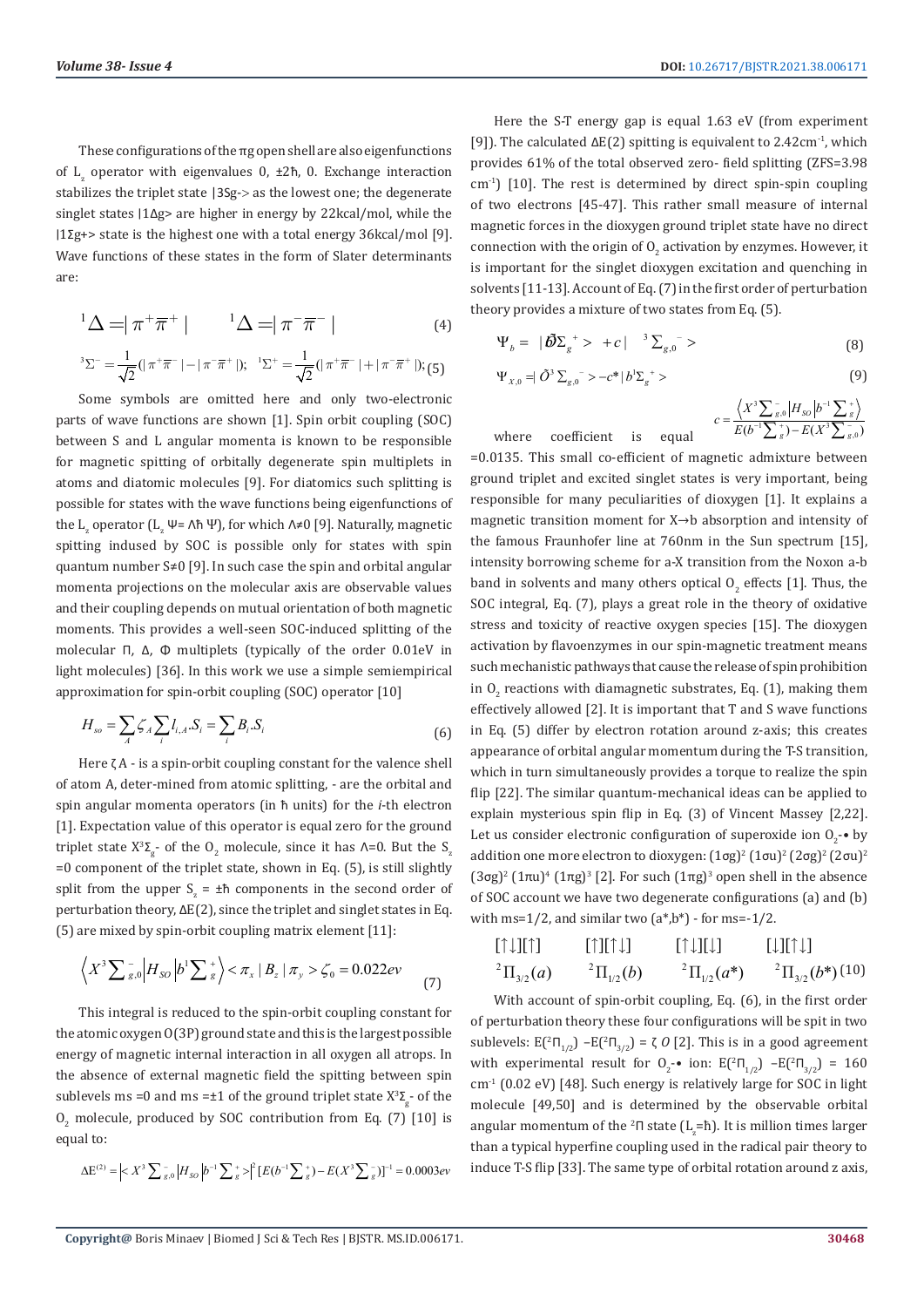as in Eq. (7), determines this internal magnetic energy. The splitting is inverted ( $Ω=3/2$  is lower than  $Ω=1/2$  sublevel), since the  $(1πg)<sup>3</sup>$ open shell is more-than-half occupied [14]. Here Ω is the total angular momentum projection Ω=|Λ+ Sz| [9]. Now we can apply this result to the Massey's mechanism of Eq. (3) [19], including our quantum cell notation [] for molecular orbitals and the curly brackets for the enzyme active center:

$$
Fl_{rel}[\uparrow\downarrow] + O_2[\uparrow][\uparrow] \rightarrow \{Fl_{sq}[\uparrow]...\uparrow\downarrow\}[\uparrow]O_2^{-1}\underline{SOC}[\left Fl_{sq}[\uparrow]\ldots[\downarrow][\uparrow\downarrow]O_2^{-1}]
$$
  
\n(a) (b\*)  
\n
$$
\rightarrow FIOO^{-}[\uparrow\downarrow][\uparrow\downarrow]\pm H^+FIOOH[\uparrow\downarrow][\uparrow\downarrow]
$$
  
\n(11)

The triplet→singlet quantum transition in the enzyme active center includes entirely the (a)  $\rightarrow$  (b\*) spin flip induced by SOC inside the superoxide moiety [2,4]. The unpaired spin in flavin semiquinone  $(F_{\text{lsq}})$  is inactive in the T-S transition, Eq. (11). Molecular orbitals of the superoxide ion in the enzyme cage are perturbed by protein scaffold and by cofactor; thus they are not completely degenerate [4]. But molecular  $O_2$   $\bullet$  ion can rotate inside the cavity; this hindered rotation will change the positions of the  ${}^2\Pi_{1/2}$  and  ${}^2\Pi_{3/2}$ sublevels and their splitting. Energies of all four configurations (10) could be determined mostly by electrostatic perturbations rather than by SOC [14]. This asymmetric top will change the sublevels splitting and order with the frequency of libration movement. Thus, the energies of the (a) and (b\*) configurations would be close to resonance periodically in the picoseconds time scale. The same is true for the  $(b)$  and  $(a^*)$  configurations in Eqs.  $(10)-(11)$ . The most important is the fact that spin-orbit coupling between such T and S states is always large and close to  $(\frac{1}{2})\zeta_0$ , since the structure

of two πg–MO's are not changed much [1]. In superoxide ion they are similar to πg,x and πg,y orbitals of  $O_2$  molecule and their structure is not perturbed much in the enzyme active center. Small admixtures from the nearest neighbors do not change the orbital torque between (a) and  $(b^*)$  configuration in the scheme, Eq.  $(11)$ , which remains similar to the orbital rotation in Eq.  $(7)$ . The  $(½)$ coefficient is the only main difference between SOC matrix element in scheme of Eq.  $(11)$  and in Eq.  $(7)$ . This factor  $(1/2)$  always enters the T-S matrix elements of SOC operator, but Eq. (7) is a particular exclusion because of specific structure of wave func-tions (5) [10].

The T and S configurations of the (a) and (b\*) types have been first taken into account for explanation of the charge-transfer contributions in SOC enhancement during the singlet oxygen quenching by aliphatic amines [49]. In the triplet oxygen activation by flavins and flavoenzymes presented in Eq. (11) this SOC effect is realized in the most simple and clear form [1-4,49]. The particular electronic structure of the superoxide ion, Eq. (10), provides very efficient magnetic torque from πg orbital rotation, which induces by SOC operator the spin flip during T-S transition. The twisting force that tends to cause spin rotation in the mechanism described by Eq. (11) is unusually strong for such light molecule as dioxygen. That is why the Massey's mechanism is so efficient in many enzymes [22-30]. The T-S matrix element of SOC operator in enzyme active center described by Eq. (11) is equal to  $i$ (½)ζ 0 = i0.01 eV being imaginary value [2]. Calculation of the T→S transition rate constant includes the square of this absolute value [4]; thus, the imaginary unit ( $i=\sqrt{-1}$ ) does not matter for the measurement of rate constant and can be omitted. The SOC energy of  $10<sup>-2</sup>$  eV realized inside small  $O_2$  - species (about 0.2nm diameter) corresponds to magnetic force of about 10<sup>-6</sup> dyne. This is relatively strong force for quantum microparticles. We mean the force exerted between spin magnet and orbital movement  $(\pi g_x x \rightarrow \pi g_y y)$  rotation) of electrically charged particle (electron). Such force is much stronger than those magnetic forces, which deter-mine rate of T-S transitions in phosphorescence of organic molecules [50]. The rate constant for T-S transition in the caged radical pair of flavoenzyme shown in scheme of Eq. (11) can be in the range  $10^{4}$ - $10^{6}$  s<sup>-1</sup> [12,39]. Such fast intersystem crossing rate can compete with other possible relaxation rate processes at the elec-tron transfer stage in the enzyme active center, Eq. (11) [12-17,51]. Decay of the radical pair and the superoxide leakage from the cage of enzyme are slow processes hindered by the tight protein scafold (though neither flavin nor dioxygen provide covalent binding with nearest amino acid resudues) [5-7]. When the reduced oxidases react with dioxygen and form  $H_2O_2$  these reactions have been investigated by stopped-flow techniques for a number of flavoenzymes, like GO, cholesterol, alditol and sarcosine oxidases, p-hydroxyphenyl acetate hydroxylase [7,19]. The measured rate constants demonstrate pseudo-first-order character being linear in dioxygen concentration with effective bimolecular rate constant of the order  $10^6$  -10<sup>7</sup> mole-1  $s^{-1}$  [18,19]. These reactions are much faster than  $O_2$  reactions with free flavins reduced in solvents with rate constants about 250 mole<sup>-1</sup> s<sup>-1</sup> [5,18]. This means that protein environment of enzyme not only as-sists in the electron transfer to  $O_2$  [4], but also enhances vibrational maintenance of intersystem crossing process [39].

## **Cofactor-Independent Oxygenation**

From the mechanism of Eq. (11) it is clear that flavin cofactor does not contribute to the SOC matrix element  $<$   $\pi_{\varrho, x}(a)$   $H_{so}$   $|\pi_{\varrho, y}(b^*)>$ , since the nonpaired electron spin of flavin semiquinone (Flsq) plays only role of a passive spectator [17]. The role of Flavin cofactor is to provide electron transfer for  $O_2$  eduction and to arrange proper binding of intermediates in the course of reaction pathway on the singlet state potential energy surface. The redox properties of Flavin are the main factor of their enzyme activity. If the organic substrate possesses similar redox potentials it can himself activate dioxygen for the spin flip without cofactor assistance [17]. Such cofactor-free enzymes are really discovered during last decade [34,35,52-54] and considered as a new paradox of dioxygen activation [55]. In this respect, an example of the bacterial 2,4-dioxygenase from Arthrobacter nitro guajacolicus Ru61a, which operates without any cofactor and can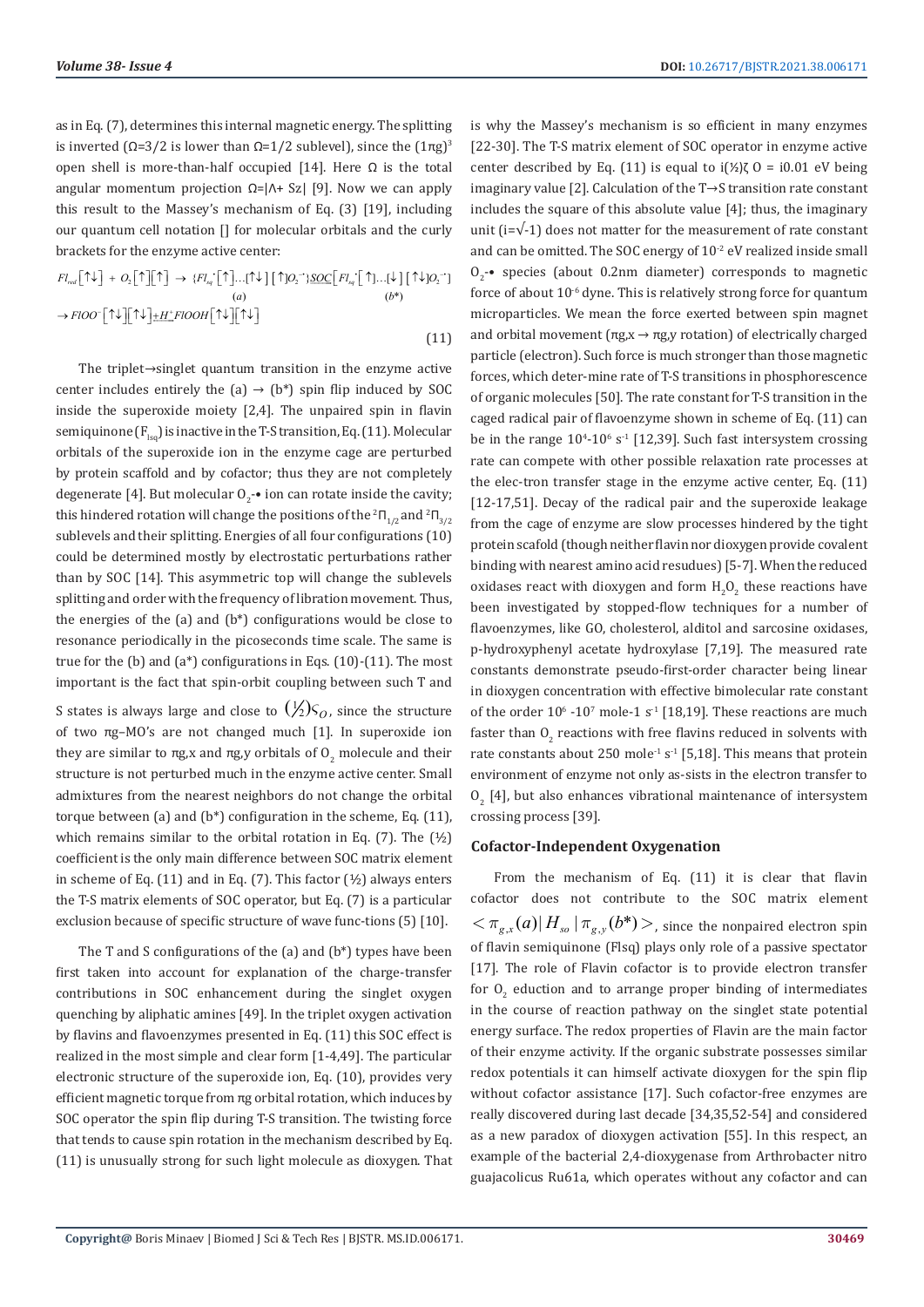efficiently degrade quinolones [52], attracts much theoretical attention [17,22,27,31,34]. This 1-H-3-hydroxy-4-oxoquinaldine 2,4-dioxygenase (enzyme named as HOD) [33] is capable to decompose 2-alkyl-3-hydroxy-4(1H)-quinolone (AHQ) substrate by dioxygen and produce N-acetyl-anthranilate + CO products [52]. On the ground of DFT calculations Hernández-Ortega, et al. [31] have proposed a new mechanism based on primary triplet diradical intermediate 3I1 produced by dioxygen covalent binding with substrate at 2-position. The authors of Ref. [31] assumed (without SOC calculations) that T-S transition occurs at the peroxyl diradical 3I1 stage with subsequent intersystem crossing to the singlet 1I1 peroxide inter-mediate followed by usual chemical decomposition of quinolone to anthranilate at the 1I2 stage with typical decarboxylation.

Other authors [17,22,39] have shown that SOC calculation cannot approve such intersystem crossing mechanism since the covalently bound 3I1 peroxyl diradical has no enough internal magnetic force to induce efficient spin flip; orbital rotation is quenched by  $0_2$  chemical binding at the 311 stage [22]. At the same time the electron transfer and superoxide formation are possible at the first stage of HOD enzyme catalysis [27]. Redox properties of quinolone AHQ afford such electron jump from deprotonated substrate anion to  $O_2$ . In this case the efficient SOC in the triplet radical pair between  $O_2$ -• and deprotonated substrate radical is emerged by the same mechanism as in the flavoenzymes catalysis, Eq. (11), since such spin-orbit coupling is determined entirely by the πg open shell of superoxide ion [22]. The spin flip (T-S transition) induced by efficient SOC does happen and the simple chemical transformations proceed further on the singlet state potential energy surfaces according to calculation scheme presented in Ref. [31]. The main feature of this catalysis by HOD and by other cofactor-free enzymes [55] is that their substrates are capable for deprotonation; thus, substrate anion himself can catalyze an electron transfer to  $0_{2}$  and generate substrate radical and superoxide ion radical pair in the initial triplet state. Then our mechanism of internal magnetic interaction inside  $O_2$ -• moiety, shown in Eq. (11), can be applied for all cofactor-free enzymes of similar type [35,55]. Internal magnetic property of the superoxide open shell, Eq. (10), provides orbital torque, which is responsible for T-S transition in such radical pair [2]. After this spin flip the singlet state with paired spins can recombine to form a hydroperoxide intermediate followed by other singlet state reactions toward selective products [34,35]. The main driving force for all considered oxidation and oxygenation processes is a magnetic torque created by the  $(a) \rightarrow (b^*)$  electron jump with simultaneous spin flip, shown in Eq. (11). Dioxygen activation by all considered enzymes [22- 44,51-56] starts with the triplet radical pair formation which includes superoxide ion. Spin-orbit coupling in the  $O_2$ - $\bullet$  moiety, Eq. (10), provides effective removal of spin prohibition through the

high rate of intersystem crossing (T-S transition) in such radical pair [1-4]. All biochemists must be convinced in this mechanism of  $O_2$  activation since the strength of magnetic force responsible for the spin flip is proved by experimental measurement of the spin splitting in the ground doublet state  $X^2\Pi_{\rm g}$  of superoxide ion [48].

# **Conclusion**

Oxidation of organic matter by the triplet  $O_2$  molecule from the air (dioxygen) is a spin-forbidden process in the absence of ignition by radicals. Reactivity of dioxygen starts to attract a new interest recently by few reasons. This is a challenge for basic researches, which aim to highlight the most fundamental aspects of dioxygen chemistry being not solved since the Lavoisier and Faraday discoveries. The former has shown that  $O_2$  gas is responsible for respiration and combustion; the late - determined para magnetism of dioxygen. It became clear now that only modern quantum chemistry at the level of relativistic theory can approach to solution of the metabolic oxygenation and respiration problems. In 2002 the author of this review has proposed a general answer to the question "How enzymes can activate the triplet ground state dioxygen for organic substrates oxidation?" [2] The answer reduces this complicated biological problem to analysis of weak internal magnetic perturbations in the active sites of two enzymes, glucose oxidase and copper amine oxidase [2]. A number of recent publications support these ideas and extend their applications to various enzymes. One can see that reduced flavin in the singlet ground state initially reacts with the triplet dioxygen by a single electron transfer, followed by the rapid T-S transition with subsequent formation and decay of a covalently bound intermediate. A common characteristic of the oxygen-utilizing flavoenzymes is the dramatic rate increase in comparison with free flavins for the triplet dioxygen reduction. Some monooxygenases are able to produce flavin hydroperoxide as a metastable intermediate and then to use this reactive species in various useful synthesis as nucleophile or electrophile reagents. With new knowledge of magnetic physical mechanisms of dioxygen activation these could be useful synthetic targets for drug design with high medical selectivity and special purposes.

All known flavoenzymes able to catalyze the triplet  $O_2$  reactions with organic substrates not only accelerate the rates of those reaction, but also govern the reactions along particular reaction paths, which lead to selective products [49-54]. This is determined by fast electron transfer and by T-S spin flip assisted by special organization of the nearest protein environment. DFT calculations show that some amino acid residues assist to provide electron transfer to dioxygen and influence spin-orbit coupling effect on T→S transition in the enzyme active center. This was shown first for oxidation half reaction in glucose oxidase from Aspergillus Niger [4] and latter supported by DFT calculations for many other enzymes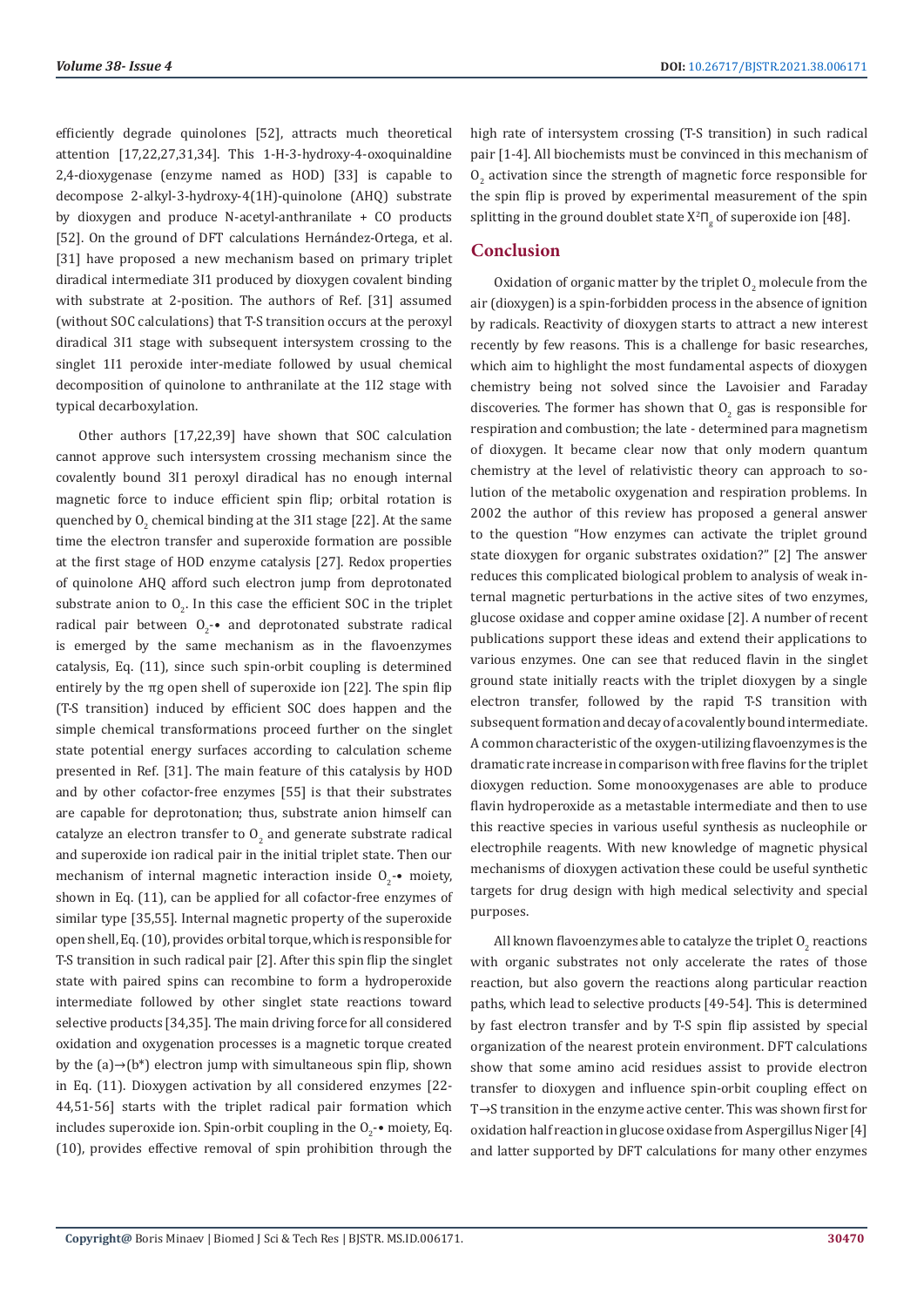[22-44]. The rate of spin flip strongly depends on protein scaffold structure as well as the subsequent chemical reactions along the singlet pathways.

Advent of photosynthesis and Oxygen Catastrophe in the first half of the Earth's billion-years history shacked the world and life evolution in such a way that eukaryotes got accustomed to cope with  $O_2$  in the air and developed various enzymes including superoxide dismutase [56]. Metal containing enzymes are able to overcome spin prohibition for  $O_2$  reactions with organic matter by simple spin-catalysis based on exchange interaction. The late has a natural origin being typical for chemical bonding, which, by the way, explains an easy oxidation of metals by air. The most difficult (from the mechanistic point of view) and unusual for traditional chemistry laws is a wide type of enzymes, which do not contain metals. The crucial chemical role in these enzymes plays a weak magnetic force in-side the superoxide πg open shell, Eq. (10), which induces the T→S quantum transition and abolishes the severe spin prohibition on dioxygen reactivity. The unfavorable kinetic barrier for organic oxidation by the triplet  $\boldsymbol{0}_2$  molecule is relaxed in the enzyme active center by one-electron reduction to  ${\rm O}_{2}$ -•, which bears inside it-self a crucial magnetic force to induce the necessary spin flip leading to selective products without damage for the cellular milleu. One can say that this is the main driving force of all aerobic evolution on the Earth.

#### **References**

- 1. [Minaev BF \(2007\) Electronic mechanisms of molecular oxygen](https://ui.adsabs.harvard.edu/abs/2007RuCRv..76.1059M/abstract)  [activation. Rus Chem Reviews 76\(11\): 988-1010.](https://ui.adsabs.harvard.edu/abs/2007RuCRv..76.1059M/abstract)
- 2. Minaev BF (2002) Spin effects in reductive activation of  $O_2$  by oxydase [enzymes. RIKEN Reviw 44: 147-149.](http://citeseerx.ist.psu.edu/viewdoc/download?doi=10.1.1.222.6686&rep=rep1&type=pdf)
- 3. [Prabhakar R, Siegbahn PEM, Minaev BF \(2003\) A Theoretical Study of](https://pubmed.ncbi.nlm.nih.gov/12686129/)  [the Dioxygen Activation by Glucose Oxidase and Copper Amine Oxidase.](https://pubmed.ncbi.nlm.nih.gov/12686129/)  [Biochim Biophys Acta 1647\(1-2\): 173-178.](https://pubmed.ncbi.nlm.nih.gov/12686129/)
- 4. [Prabhakar R, Siegbahn PEM, Minaev BF, Agren H \(2002\) Activation](http://citeseerx.ist.psu.edu/viewdoc/download?doi=10.1.1.535.5963&rep=rep1&type=pdf)  [of triplet dioxygen by glucose oxidase: Spin-orbit coupling in the](http://citeseerx.ist.psu.edu/viewdoc/download?doi=10.1.1.535.5963&rep=rep1&type=pdf)  [superoxide ion. J Phys Chem B 106: 3742-3750.](http://citeseerx.ist.psu.edu/viewdoc/download?doi=10.1.1.535.5963&rep=rep1&type=pdf)
- 5. [Klinmann JP \(2001\) Life as Aerobes: Are There Simple Rules for](https://pubmed.ncbi.nlm.nih.gov/11191216/)  [Activation of Dioxygen by Enzymes? J Biol Inorg Chem 6\(1\): 1-13.](https://pubmed.ncbi.nlm.nih.gov/11191216/)
- 6. [Klinman JP \(2007\) How Do Enzymes Activate Oxygen without](https://pubs.acs.org/doi/abs/10.1021/ar6000507)  [Inactivating Themselves? Acc Chem Res 40\(5\): 325-333.](https://pubs.acs.org/doi/abs/10.1021/ar6000507)
- 7. [Massey V \(2002\) The Reactivity of Oxygen with Flavoproteins. Int Congr](https://www.infona.pl/resource/bwmeta1.element.elsevier-72c785ff-1884-3f97-917c-276b0816eeeb)  [Ser 1233.](https://www.infona.pl/resource/bwmeta1.element.elsevier-72c785ff-1884-3f97-917c-276b0816eeeb)
- 8. [Mittler R \(2017\) ROS are good. Trends in Plant Sci 22\(1\): 11-18.](https://pubmed.ncbi.nlm.nih.gov/27666517/)
- 9. Herzberg G (1950) Spectra of diatomic molecules. Van Nostrand Reinold Co.
- 10. [Minaev BF \(1978\) Effect of spin-orbit coupling on the intensity of](https://www.researchgate.net/publication/227248028_Effect_of_spin-orbit_coupling_on_the_intensity_of_magnetic_dipole_transitions_in_molecular_oxygen)  [magnetic dipole transitions in molecular oxygen. Soviet Phys J 21\(9\):](https://www.researchgate.net/publication/227248028_Effect_of_spin-orbit_coupling_on_the_intensity_of_magnetic_dipole_transitions_in_molecular_oxygen)  [1205-1209.](https://www.researchgate.net/publication/227248028_Effect_of_spin-orbit_coupling_on_the_intensity_of_magnetic_dipole_transitions_in_molecular_oxygen)
- 11. Minaev BF (1985) Theory of the solvent effect on the radiative probability of the a1Δg-X<sup>3</sup> Sg- transition in the oxygen molecule. Optics and Spectroscopy 58: 761-763.
- 12. [Minaev BF \(2017\) Spin-orbit coupling mechanism of singlet oxygen](https://www.infona.pl/resource/bwmeta1.element.elsevier-513bfe96-a207-3561-9ed1-99b8d5c596b8) a1Δ[g quenching by solvent vibrations. Chem Phys 483-484: 25-46.](https://www.infona.pl/resource/bwmeta1.element.elsevier-513bfe96-a207-3561-9ed1-99b8d5c596b8)
- 13. Bregnhø[j M, Westberg M, Minaev BF, Ogilby PR \(2017\) Singlet oxygen](https://pubs.acs.org/doi/10.1021/acs.accounts.7b00169) [photophysics in liquid solvents: converging on a unified picture. Acc](https://pubs.acs.org/doi/10.1021/acs.accounts.7b00169) [Chem Res 50\(8\): 1920-1927.](https://pubs.acs.org/doi/10.1021/acs.accounts.7b00169)
- 14. [Minaev BF \(2009\) Spin-catalysis in the processes of photo- and](https://pubmed.ncbi.nlm.nih.gov/19877428/) [bioactivation of molecular oxygen. Ukr Biochem J 81\(3\): 21-45.](https://pubmed.ncbi.nlm.nih.gov/19877428/)
- 15. [Minaev BF \(2016\) Photochemistry and spectroscopy of singlet oxygen in](https://www.researchgate.net/publication/313323513_Photochemistry_and_Spectroscopy_of_Singlet_Oxygen_in_Solvents_Recent_Advances_which_Support_the_Old_Theory) [solvents. Recent advances which support the old theory. Chem & Chem](https://www.researchgate.net/publication/313323513_Photochemistry_and_Spectroscopy_of_Singlet_Oxygen_in_Solvents_Recent_Advances_which_Support_the_Old_Theory) [Technol 10\(4\): 519-530.](https://www.researchgate.net/publication/313323513_Photochemistry_and_Spectroscopy_of_Singlet_Oxygen_in_Solvents_Recent_Advances_which_Support_the_Old_Theory)
- 16. [Minaev BF, Kobzev GI \(2003\) Response calculations of electronic and](https://pubmed.ncbi.nlm.nih.gov/14607236/) [vibrational transitions in molecular oxygen induced by interaction with](https://pubmed.ncbi.nlm.nih.gov/14607236/) [noble gases. Spectrochim Acta A 59\(14\): 3387- 3410.](https://pubmed.ncbi.nlm.nih.gov/14607236/)
- 17. [Minaev BF, Panchenko AA \(2019\) Spin catalysis of Unsaturated](https://www.semanticscholar.org/paper/Spin%E2%80%93catalysis-of-Unsaturated-Substrates-Oxidation-Minaev-Panchenko/42e3c6a95e6fbf8b242ebbc7996288baf6d63354) [Substrates Oxidation by Cofactor free Mono and Di oxygenases. How](https://www.semanticscholar.org/paper/Spin%E2%80%93catalysis-of-Unsaturated-Substrates-Oxidation-Minaev-Panchenko/42e3c6a95e6fbf8b242ebbc7996288baf6d63354) [Triplet Oxygen Can Overcome Spin Prohibition. Ukr J Medicine Biology](https://www.semanticscholar.org/paper/Spin%E2%80%93catalysis-of-Unsaturated-Substrates-Oxidation-Minaev-Panchenko/42e3c6a95e6fbf8b242ebbc7996288baf6d63354) [and Sport 4: 329-343.](https://www.semanticscholar.org/paper/Spin%E2%80%93catalysis-of-Unsaturated-Substrates-Oxidation-Minaev-Panchenko/42e3c6a95e6fbf8b242ebbc7996288baf6d63354)
- 18. [Romero E, Castellanos JRZ, Giovanni Gadda G, Marco W Fraaije MW,](https://pubmed.ncbi.nlm.nih.gov/29323892/) [Mattevi A \(2018\) Same Substrate, Many Reactions: Oxygen Activation in](https://pubmed.ncbi.nlm.nih.gov/29323892/) [Flavoenzymes. Chem Rev 118\(4\): 1742-1769.](https://pubmed.ncbi.nlm.nih.gov/29323892/)
- 19. [Massey V \(1994\) Activation of Molecular Oxygen by Flavins and](https://pubmed.ncbi.nlm.nih.gov/8077188/) [Flavoproteins. J Biol Chem 269\(36\): 22459-22462.](https://pubmed.ncbi.nlm.nih.gov/8077188/)
- 20. [Lyons TW, Reihard CT, Planavsky NJ \(2014\) The rise of oxygen in Earth's](https://pubmed.ncbi.nlm.nih.gov/24553238/) [early ocean and atmosphere. Nature 506\(7488\): 307-315.](https://pubmed.ncbi.nlm.nih.gov/24553238/)
- 21. [Zakharov II, Kudjukov KY, Bondar VV, Tyupalo NF, Minaev BF](https://www.sciencedirect.com/science/article/abs/pii/S2210271X10007577) [\(2011\) DFT-based thermodynamics of fenton reactions rejects the](https://www.sciencedirect.com/science/article/abs/pii/S2210271X10007577) ['pure'aquacomplex models. Comput Theor Chemistry 964\(1-3\): 94-99.](https://www.sciencedirect.com/science/article/abs/pii/S2210271X10007577)
- 22. [Minaev BF \(2019\) How cofactor-free oxygenases can overcome spin](https://www.researchgate.net/publication/330614874_How_Cofactor-Free_Oxygenases_Can_Overcome_Spin_Prohibition_in_Substrates_Oxygenation_by_Dioxygen) [prohibition in substrates oxygenation by dioxygen. Chem Phys 521: 61-](https://www.researchgate.net/publication/330614874_How_Cofactor-Free_Oxygenases_Can_Overcome_Spin_Prohibition_in_Substrates_Oxygenation_by_Dioxygen) [68.](https://www.researchgate.net/publication/330614874_How_Cofactor-Free_Oxygenases_Can_Overcome_Spin_Prohibition_in_Substrates_Oxygenation_by_Dioxygen)
- 23. [Wongnate T, Surawatanawong P, Visitsatthawong S, Jeerus Sucharitakul,](https://pubs.acs.org/doi/10.1021/ja4088055) [Nigel S Scrutton, et al. \(2014\) Proton-Coupled Electron Transfer](https://pubs.acs.org/doi/10.1021/ja4088055) [and Adduct Configuration Are Important for C4a-Hydroperoxyflavin](https://pubs.acs.org/doi/10.1021/ja4088055) [Formation and Stabilization in a Flavoenzyme. J Am Chem Soc 136\(1\):](https://pubs.acs.org/doi/10.1021/ja4088055) [241-253.](https://pubs.acs.org/doi/10.1021/ja4088055)
- 24. [Wang XL, Quan JM \(2011\) Intermediate-Assisted Multifunctional](https://pubmed.ncbi.nlm.nih.gov/21344938/) [Catalysis in the Conversion of Flavin to 5,6-Dimethylbenzimidazole by](https://pubmed.ncbi.nlm.nih.gov/21344938/) [BluB: A Density Functional Theory Study. J Am Chem Soc 133\(11\): 4079-](https://pubmed.ncbi.nlm.nih.gov/21344938/) [4091.](https://pubmed.ncbi.nlm.nih.gov/21344938/)
- 25. [Kiss DJ, Ferenczy GG \(2019\) A detailed mechanism of the oxidative half](https://pubs.rsc.org/en/content/articlelanding/2019/ob/c9ob00975b)[reaction of D-amino acid oxidase: another route for flavin oxidation. Org](https://pubs.rsc.org/en/content/articlelanding/2019/ob/c9ob00975b) [Biomol Chem 17\(34\): 7973-7984.](https://pubs.rsc.org/en/content/articlelanding/2019/ob/c9ob00975b)
- 26. [Kannappan B, Cummins PL, Gready JE \(2019\) Mechanism of Oxygenase](https://pubmed.ncbi.nlm.nih.gov/30845802/) [Pathway Reactions Catalysed by Rubisco from Large Scale Kohn-Sham](https://pubmed.ncbi.nlm.nih.gov/30845802/) [Density Functional Calculations. J Phys Chem B 123\(13\): 2833-2843.](https://pubmed.ncbi.nlm.nih.gov/30845802/)
- 27. Silva PJ (2016) Refining the reaction mechanism of  $O<sub>2</sub>$  towards its co[substrate in cofactor-free dioxygenases. Peer J 4: e2805.](https://peerj.com/articles/2805/)
- 28. [Silva PJ, Ramos MJ \(2008\) A comparative density-functional study of](https://www.semanticscholar.org/paper/A-comparative-density-functional-study-of-the-of-Silva-Ramos/c7ad1e19edbe092d338930f3c64329888dd8f10f) the reaction mechanism of the  $O_2$ [-dependent coproporphyrinogen III](https://www.semanticscholar.org/paper/A-comparative-density-functional-study-of-the-of-Silva-Ramos/c7ad1e19edbe092d338930f3c64329888dd8f10f) [oxidase. Bioorganic Medicin Chem 16: 2726-2733.](https://www.semanticscholar.org/paper/A-comparative-density-functional-study-of-the-of-Silva-Ramos/c7ad1e19edbe092d338930f3c64329888dd8f10f)
- 29. [Ortega P, Zanchet A, Sanz Sanz C, G](https://pubmed.ncbi.nlm.nih.gov/32975323/)ómez Carrasco S, Lola González Sá[nchez, et al. \(2020\) Dpg C-catalyzed peroxidation of DPA-CoA: insights](https://pubmed.ncbi.nlm.nih.gov/32975323/) [into the spin-forbidden transition and charge transfer mechanisms.](https://pubmed.ncbi.nlm.nih.gov/32975323/) [Chem Rxiv 27\(5\): 1700-1712.](https://pubmed.ncbi.nlm.nih.gov/32975323/)
- 30. [Visitsatthawong S, Chenprakhon P, Chaiyen P, Panida Surawatanawong](https://pubs.acs.org/doi/abs/10.1021/jacs.5b04328) [\(2015\) Mechanism of Oxygen Activation in a Flavin-Dependent](https://pubs.acs.org/doi/abs/10.1021/jacs.5b04328) [Monooxygenase: A Nearly Barrierless Formation of C4a-](https://pubs.acs.org/doi/abs/10.1021/jacs.5b04328)